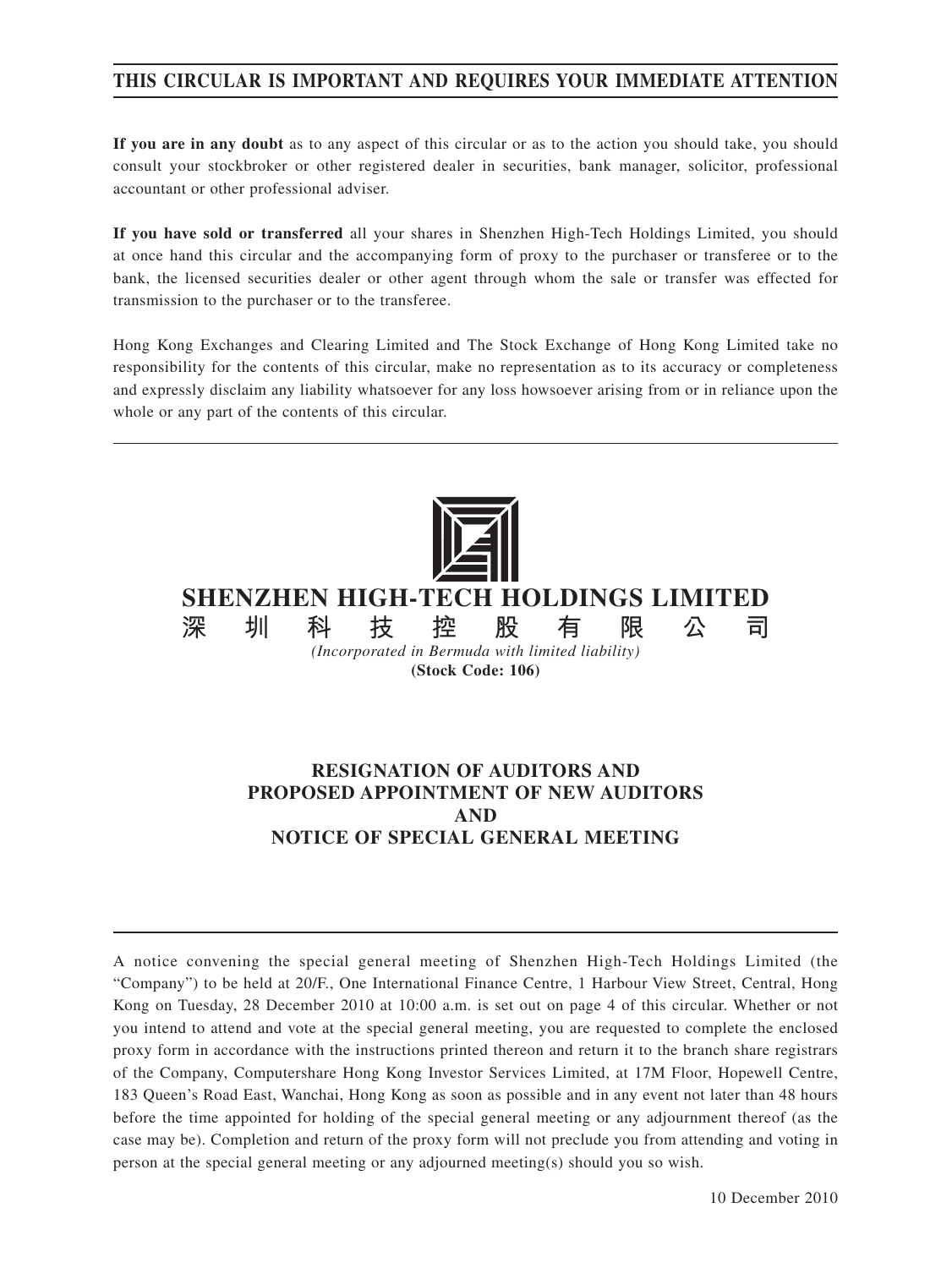# **CONTENTS**

### Page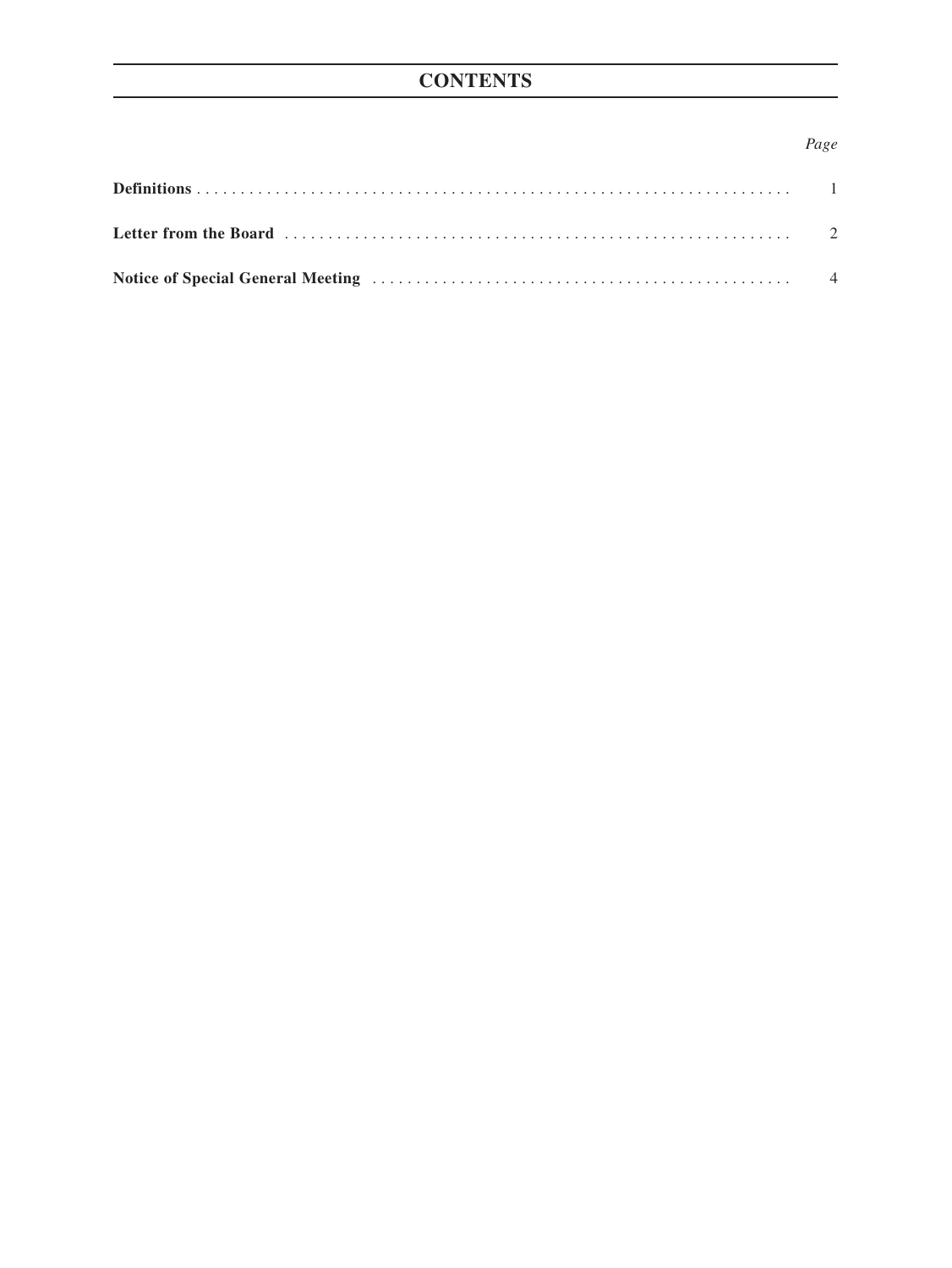# **DEFINITIONS**

*In this circular, unless the context otherwise requires, the following expressions have the following meanings:*

| "Appointment of Auditor" | the proposed appointment of BDO Limited as auditors of the<br>Company to fill the causal vacancy arising from the resignation<br>of GTHK upon the approval by the Shareholders by an ordinary<br>resolution at the SGM and to hold office until the conclusion of<br>the next annual general meeting |
|--------------------------|------------------------------------------------------------------------------------------------------------------------------------------------------------------------------------------------------------------------------------------------------------------------------------------------------|
| "Audit Committee"        | the audit committee of the Company                                                                                                                                                                                                                                                                   |
| "BDO"                    | <b>BDO</b> Limited                                                                                                                                                                                                                                                                                   |
| "Board"                  | the board of Directors                                                                                                                                                                                                                                                                               |
| "Bye-laws"               | the Bye-laws of the Company                                                                                                                                                                                                                                                                          |
| "Company"                | Shenzhen High-Tech Holdings Limited, a company incorporated<br>in Bermuda with limited liability, the shares of which are listed on<br>the Stock Exchange                                                                                                                                            |
| "Directors"              | the directors of the Company                                                                                                                                                                                                                                                                         |
| "GTHK"                   | <b>Grant Thornton</b>                                                                                                                                                                                                                                                                                |
| "Group"                  | the Company and its subsidiaries                                                                                                                                                                                                                                                                     |
| "Hong Kong"              | the Hong Kong Special Administrative Region of the People's<br>Republic of China                                                                                                                                                                                                                     |
| "HK\$"                   | Hong Kong dollars, the lawful currency of Hong Kong                                                                                                                                                                                                                                                  |
| "Listing Rules"          | the Rules Governing the Listing of Securities on the Stock<br>Exchange                                                                                                                                                                                                                               |
| "SGM"                    | the special general meeting of the Company to be convened and<br>held at 20/F., One International Finance Centre, 1 Harbour View<br>Street, Central, Hong Kong on Tuesday, 28 December 2010 at<br>10:00 a.m.                                                                                         |
| "Shareholder(s)"         | holder(s) of Shares                                                                                                                                                                                                                                                                                  |
| "Shares"                 | ordinary shares of HK\$0.2 each in the share capital of the<br>Company                                                                                                                                                                                                                               |
| "Stock Exchange"         | The Stock Exchange of Hong Kong Limited                                                                                                                                                                                                                                                              |
| $``q_0"$                 | per cent.                                                                                                                                                                                                                                                                                            |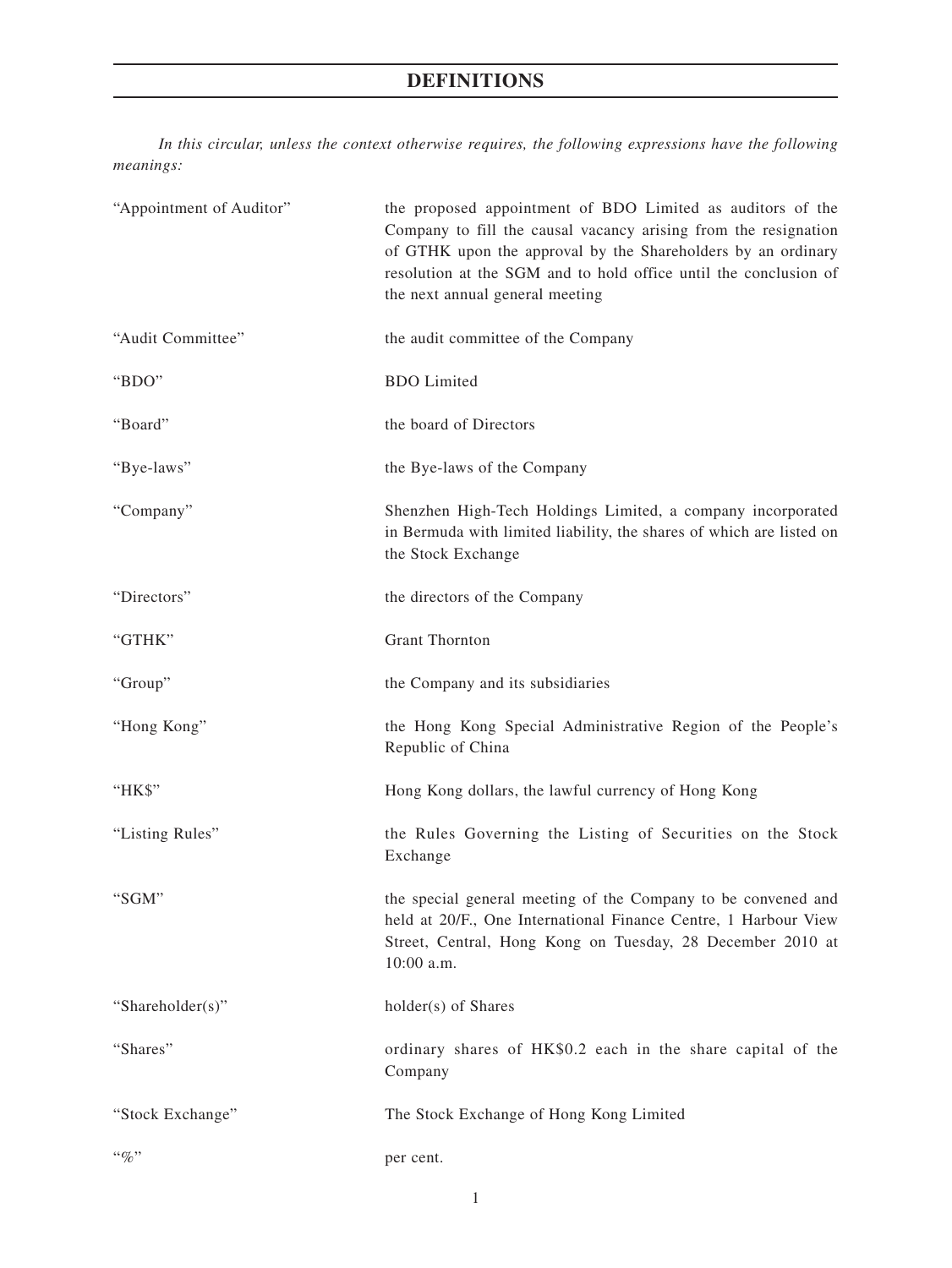### **LETTER FROM THE BOARD**



*(Incorporated in Bermuda with limited liability)* **(Stock Code: 106)**

*Executive Directors: Registered Office:* WONG Chung Tak *(Chairman)* Clarendon House TSE Kam Fai 2 Church Street

*Non-executive Directors:* Bermuda LIU Sing Piu, Chris

*Independent Non-executive Directors:* 2406, 24th Floor CHUNG Koon Yan World-Wide House LEE Kuo Ching, Stewart 19 Des Voeux Road Central CHONG Kally **Hong Kong** 

Hamilton, HM 11

WONG Ngo, Derick *Head Office and Principal Place of Business in Hong Kong:*

10 December 2010

To the Shareholders

Dear Sir or Madam,

## **RESIGNATION OF AUDITORS AND PROPOSED APPOINTMENT OF NEW AUDITORS AND NOTICE OF SPECIAL GENERAL MEETING**

#### **INTRODUCTION**

On 30 November 2010, the Board announced the proposal for the change of Auditors.

The purposes of this circular are (i) to provide the Shareholders with further information on the proposal for the Appointment of Auditor; and (ii) to give you the notice of the SGM to be convened for the purpose of considering and, if thought fit, approving the ordinary resolution for the Appointment of Auditor.

### **PROPOSED APPOINTMENT OF AUDITORS**

The Company has received a letter from GTHK dated 30 November 2010 informing that GTHK had merged their practice with that of BDO. Accordingly, GTHK resigned as auditors of the Company and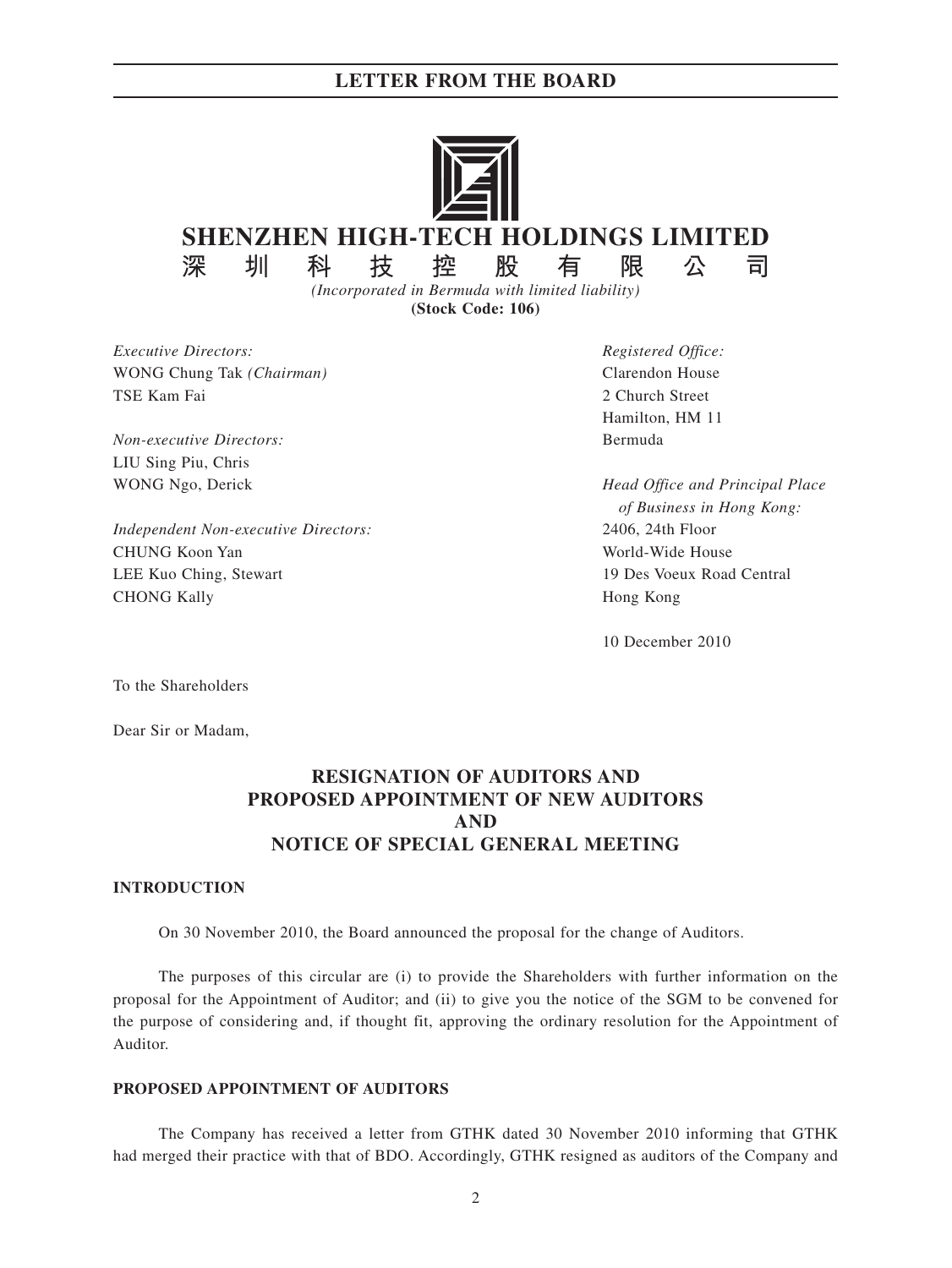### **LETTER FROM THE BOARD**

its subsidiaries with effect from 30 November 2010. GTHK confirmed that there were no circumstances connected with its resignation which it considered should be brought to the attention of the shareholders or creditors of the Company and its subsidiaries. The Board proposes to appoint BDO as auditors of the Group to fill the vacancy arising from the resignation of GTHK and to hold office until the conclusion of the next annual general meeting of the Company, subject to the appointment being approved by the Shareholders at the SGM to be convened pursuant to the Bye-Laws.

Both the Board and the Audit Committee of the Company confirmed that there was no disagreement between the Company and GTHK, there were no circumstances connected with GTHK's resignation which the Board and the Audit Committee of the Company considered should be brought to the attention of the shareholders or creditors of the Company and its subsidiaries.

#### **SPECIAL GENERAL MEETING**

Set out on page 4 of this circular is a notice convening the SGM to consider and, if appropriate, to approve the ordinary resolution relating to the proposed Appointment of Auditor.

A form of proxy for the SGM is enclosed. Whether or not you are able to attend the SGM, you are requested to complete and return the enclosed form of proxy in accordance with the instructions printed thereon, as soon as possible and in any event not less than 48 hours before the time of the meeting to the office of the Company's branch share registrar in Hong Kong, Computershare Hong Kong Investor Services Limited, 17M Floor, Hopewell Centre, 183 Queen's Road East, Wanchai, Hong Kong. Completion and return of the revised form of proxy will not preclude you from attending and voting at the meeting should you so wish.

Pursuant to Rule 13.39(4) of the Listing Rules, any vote of shareholders at a general meeting must be taken by poll. As such, the ordinary resolution set out in the notice of the SGM will be voted by poll.

#### **RECOMMENDATION**

The Directors consider that the proposed Appointment of Auditor is in the interests of the Group and the Shareholders as a whole and so they recommend all Shareholders should vote in favour of the ordinary resolution for approving the proposed Appointment of Auditor.

> Yours faithfully, By Order of the Board **Shenzhen High-Tech Holdings Limited Wong Chung Tak** *Chairman*